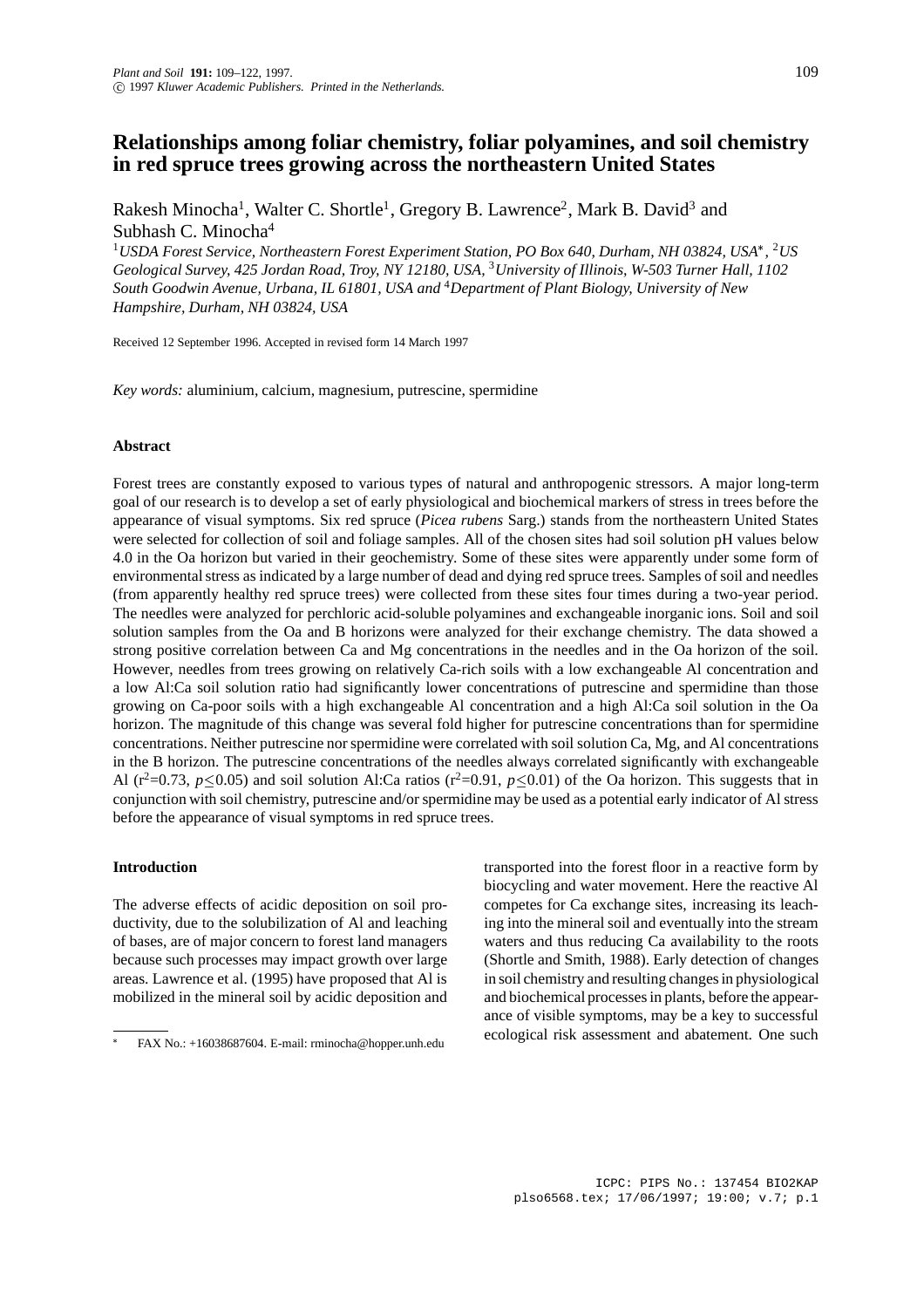ecological indicator of aluminum stress is the ratio of Al:Ca (or Ca:Al) in soil solutions or plant tissue (Cronan and Grigal, 1995; Shortle and Smith, 1988).

Monomeric Al is an important toxic species to plants, both in the rhizosphere and within the plant symplasm (Kochian, 1995). Aluminum interferes with cation uptake and can cause damage to plant cells by interacting with sensitive macromolecules (Haug, 1984; Sucoff et al., 1990). The major symptoms of Al toxicity are inhibition of root growth, cell division, DNA synthesis, needle biomass, and seedling height (McQuattie and Schier, 1990; Minocha et al., 1992). Aliphatic polyamines (putrescine, spermidine, and spermine) play an important role in the growth and development of all living organisms. Among the many suggested roles for polyamines, their participation in stress responses has become an active area of research. Cellular polyamine content is highly regulated under normal growth conditions. A variety of stimuli such as high concentrations of ozone, acid, pathogen infections,  $SO<sub>2</sub>$  fumigation, high salt, and mineral nutrient deficiency (e.g. Ca, Mg deficiency) lead to an accumulation of one or more of the polyamines (Flores, 1991; Galston, 1989). Studies with cell cultures of red spruce (*Picea rubens* Sarg.) showed that treatment with Al caused an increase in cellular putrescine concentrations and a decrease in the concentrations of cellular inorganic cations such as Ca, Mg, Mn, and K. This increase in putrescine was initially accompanied by an increase in the concentration of its biosynthetic enzyme, arginine decarboxylase. A small increase was also observed in cellular spermidine concentrations but it was not always dose dependent with respect to Al (Minocha et al., 1996). It has been suggested (Shortle and Smith, 1988) that Al also causes a reduction in the uptake of Ca and Mg in the roots thus causing Al induced Ca deficiency in the trees. This deficiency may be the cause for induction of biosynthesis and/or accumulation (by interconversion) of putrescine and spermidine in the foliage tissue. It is not clear if the changes in polyamine metabolism are the primary response to this stress or are caused indirectly via the effects of stress on other physiological processes through signal transduction.

There is a scarcity of literature on the direct effects of soil Al on the physiology of mature forest trees. This makes it difficult to compare the results of controlled environment studies on Al toxicity using cell cultures and/or seedlings grown in hydroponic cultures with those of the field situation. Red spruce cell suspension cultures maintained in growth media containing Al may behave in a manner similar to fine root tips in soil and soil solutions containing Al because both are in direct contact with Al. Therefore, the tissue culture studies may provide insights into the effects of toxic elements such as Al on fine root systems and thus the whole plants. The present study is an attempt to try to extend the results of the laboratory studies to field conditions. Based upon our results with Al effects on red spruce cell cultures (Minocha et al., 1996), we hypothesize that changes in the concentrations of putrescine in the foliage of mature red spruce trees may be used as a potential nonspecific indicator of stress in these trees. The objectives of the present study were: i) to measure foliar polyamine concentrations in mature red spruce trees growing under a range of soil conditions; and ii) to determine relationships among foliar chemistry (including polyamines) and soil and soil solution chemistry at different sites.

## **Materials and methods**

## *Description of sites*

Six sites from the northeastern United States were selected for collection of soil and needle samples, as part of a larger collaborative effort funded under the USDA Forest Service, Global Change Program. The sites are located at Howland, ME, Bear Brook (Lead Mountain), ME, Kossuth, ME, Crawford Notch, NH, Groton, VT, and Big Moose, NY (Figure 1). The six sites range in elevation from 80 m at Howland, ME to 810 m at Crawford Notch, NH (Table 1). Annual precipitation at these sites is typically between 90-140 cm, of which one third falls as snow. The growing season extends from May to late September at the low elevation sites and becomes shorter as elevation increases. Bedrock mineralogy and forest floor thickness varies among sites (Table 1). These sites were selected to reflect a range of variability in environmental conditions, soil chemistry, and stand health. Details on the site descriptions as well as collection and analyses of soils from these sites have been published (David and Lawrence, 1996; Lawrence et al., 1997).

At the beginning of the study, seventy-two healthy red spruce trees were selected randomly at each site and tagged but only a subset of these trees were used for this study. The trees varied in age from 96 to 175 years (years to pith at d.b.h.), with the average for all the trees from all sites being 128 years. The tree diameter (d.b.h.) ranged from 26.2 to 62.4 cm with an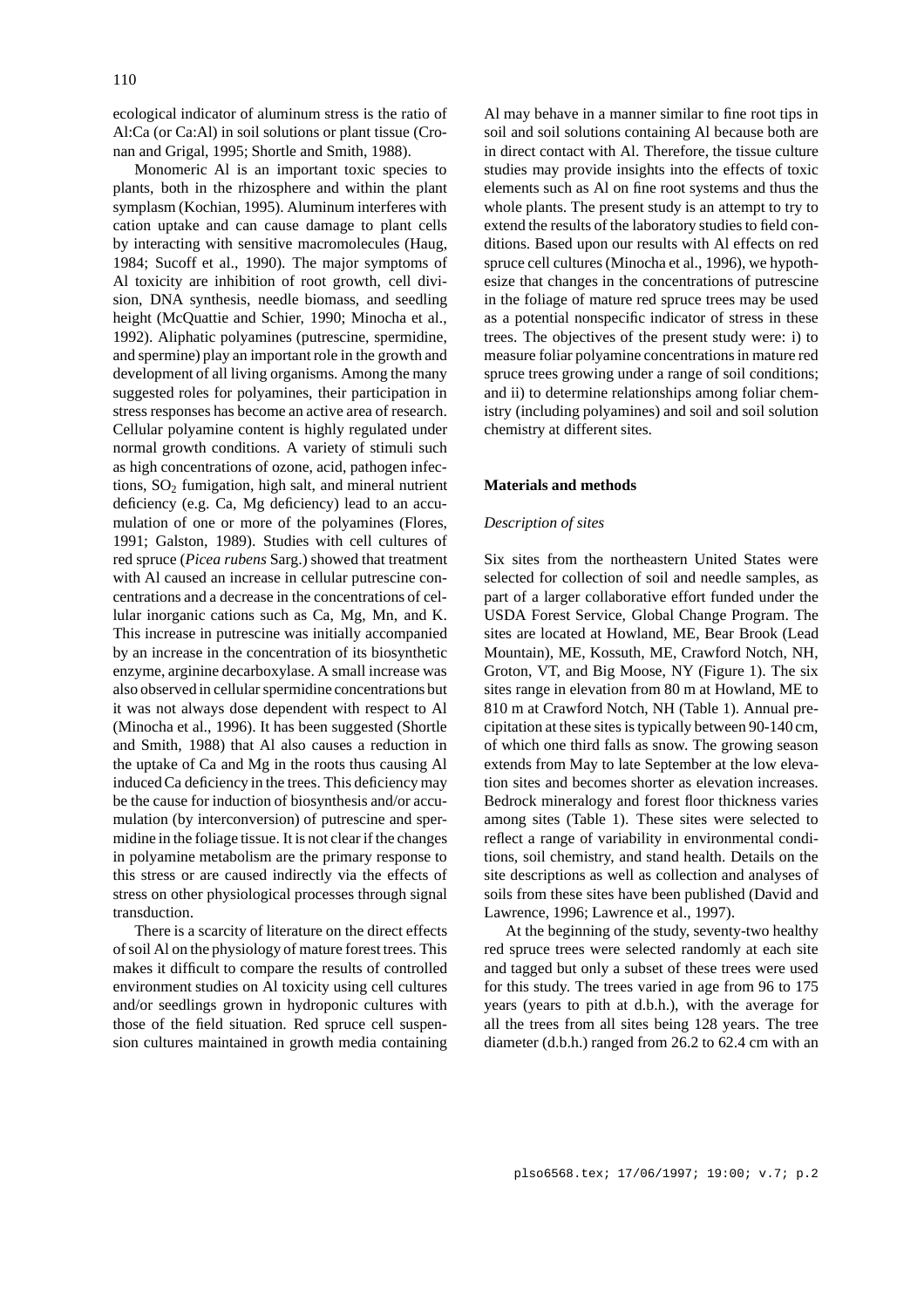

*Figure 1*. Geographic location of the six red spruce sites sampled from 1992 to 1994.

*Table 1*. Site characteristics of the red spruce stands sampled in the northeastern United States. Modified from David and Lawrence (1996) and Lawrence et al. (1997)

| Site name         | code      | (m) | thickness<br>(cm) | Site ID Elevation Forest floor Oa horizon<br>pH | Upper B horizon<br>soil solution soil solution<br>pH | <b>Bedrock</b>                                | Other influences on parent material |
|-------------------|-----------|-----|-------------------|-------------------------------------------------|------------------------------------------------------|-----------------------------------------------|-------------------------------------|
| Groton            | GT        | 510 | 9.0               | 3.3                                             | 4.8                                                  | Granite                                       | Calcareous metapelite               |
| Howland           | <b>HW</b> | 80  | 12.6              | 3.3                                             | 4.5                                                  | Pelite and sandstone                          | Possibly calcareous sandstone       |
| Kossuth           | KS        | 150 | 9.0               | 3.4                                             | 4.6                                                  | Pelite                                        | Sandstone and thyolite              |
| Crawford Notch    | <b>CR</b> | 810 | 13.7              | 3.3                                             | 4.5                                                  | Metapelite and quartzite Mixed granitic rocks |                                     |
| Bear Brook        | <b>BB</b> | 395 | 12.0              | 3.8                                             | 4.4                                                  | Sulfidic/carbonaceous                         | Granite and calcareous sandstone    |
| Big Moose Lake MO |           | 550 | 23.9              | 3.4                                             | 4.0                                                  | Granite gneiss                                | Mixed metasedimentary               |

average of 35.3 cm. Visual observations at each site indicated that at Howland (HW), Kossuth (KS), Bear Brook (BB), and Groton (GT) there was no dieback or unusual mortality of trees although the crown condition of the trees was variable. However, the stands at Big Moose (MO) and Crawford Notch (CR) were experiencing dieback, although it was less advanced at Big Moose (Lawrence et al., 1997).

Soil samples were collected in mid June and October of 1992 and 1993. The foliar samples from healthy trees were collected in June or July and October of 1993 and 1994 for all sites except for Kossuth and Big Moose, which were sampled only once a year in June of 1993 and October of 1994. Due to small sample size per collection and large built-in genetic variation of the foliar samples within each site, the data from 4 collections was pooled to increase the sample size per site for analysis.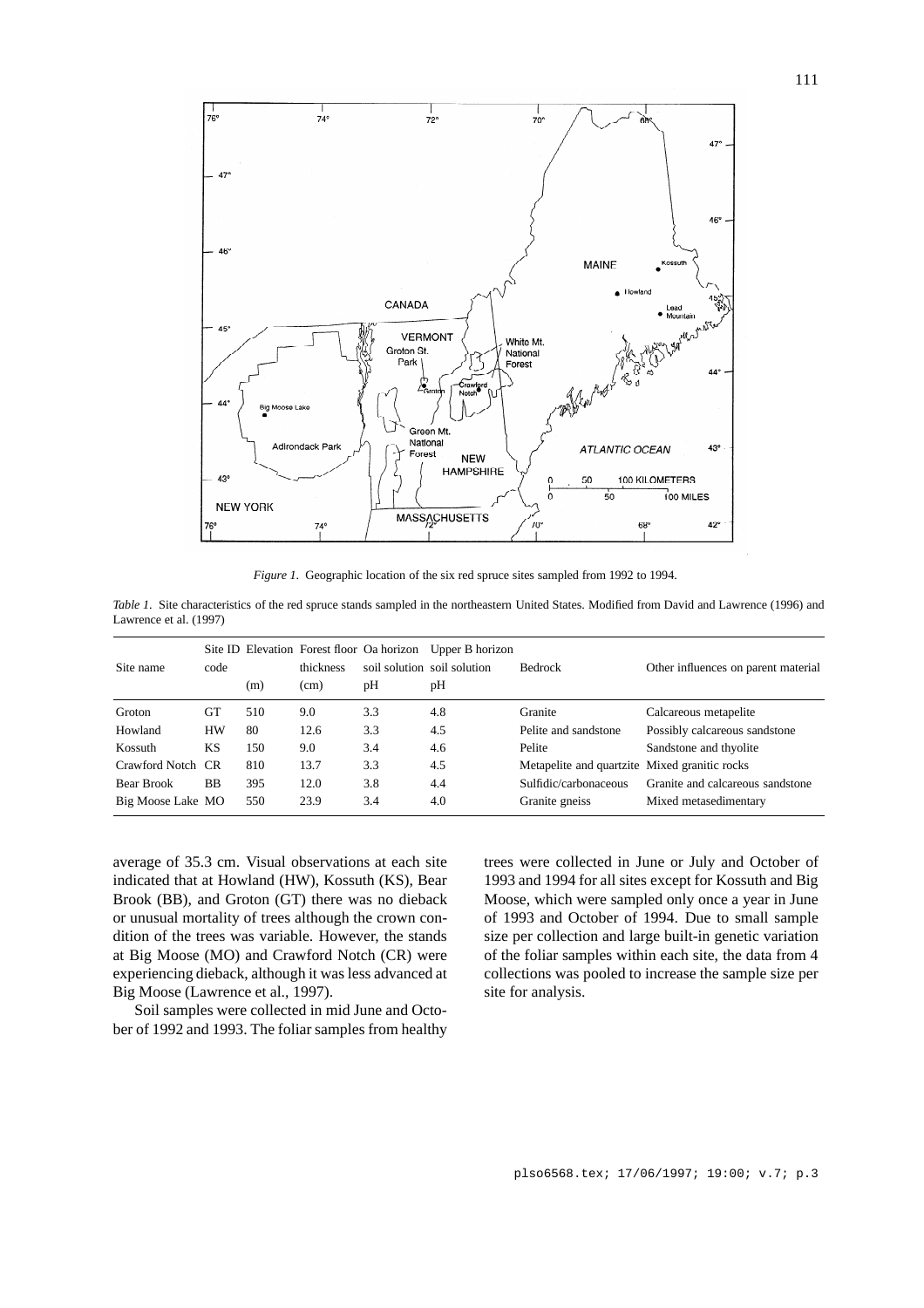## *Collection and analyses of needle samples*

At each sampling time, needle samples were collected from south side facing branches from ten different trees out of the 72 flagged healthy trees. In a few cases, because of the difficulty in reaching branches of tall trees with a pole pruner, untagged trees in the vicinity of tagged trees in the same stand were used for needle samples. Healthy current-year and one-year-old needles were collected from freshly cut branches in the field and immediately placed in individual preweighed microfuge tubes containing 1 mL of 5% perchloric acid. The tubes were kept on ice during transportation to the laboratory and were stored at  $-20\degree C$  until they were processed.

The samples were weighed, frozen and thawed  $(3\times)$  and centrifuged at 14,000 rpm in a microfuge for 10 min. The details of the freeze-thawing procedure are described in Minocha and Shortle (1993) and Minocha et al. (1994). The freeze-thawing method was chosen for this study to extract the soluble fraction of ions and polyamines. This method extracted between 40-50% of the total acid extractable inorganic ions from green needles of mature trees (data not presented). The above supernatant was used directly for polyamine analysis without further dilution as well as for inorganic-ion analysis after proper dilution with distilled, deionized water (final concentration of perchloric acid 0.01 or 0.02*N*) by the procedures described below. The diluted fractions were analyzed for inorganic ion content with a Beckman Spectrospan V ARL DCP (Direct Current Plasma Emission Spectrometer, Beckman Instruments, Inc., Fullerton, CA) using the Environmental Protection Agency's method number 66-AE0029 (1986). For quantitation of polyamines, heptanediamine was added as an internal standard to aliquots of the above extracts prior to dansylation. Fifty or one hundred  $\mu$ L of the extract were dansylated according to the procedure described in Minocha et al. (1990). Dansylated polyamines were separated by reversed phase HPLC (Perkin-Elmer Corp., Norwalk, CT) using a gradient of acetonitrile and heptanesulfonate, and quantified by a fluorescence detector (Minocha et al., 1990).

## *Collection and analyses of soil samples*

At each sampling time, 3 clusters of three trees each were selected from the 72 tagged trees. Soil samples were collected from the Oa horizon and upper 10 cm of the B horizon near each of the nine selected trees and combined for each cluster by horizon. Thus a total of 12 pooled samples from each of the Oa and B horizons were collected at each site over the four sampling periods. Soil samples were extracted with 1 *M* ammonium chloride and the extracts were analyzed for exchangeable Ca and Mg according to Blume et al. (1990). Exchangeable Al was determined by extraction with 1 *M* potassium chloride (Thomas, 1982). To obtain soil solution, each soil sample was placed in a sealed cylinder. An artificial throughfall solution, chemically similar to Howland throughfall, was added to attain a moisture content that approximated field capacity. The soil solution was then expelled by positive air pressure. This procedure for expulsion of soil solution was developed, thoroughly evaluated and compared with lysimetry by Lawrence and David (1996) in order to enable us to do large scale regional sampling. This method was used instead of soil lysimeters because it: (i) does not require prior installation of field equipment; (ii) is not dependent on soil moisture conditions at the time of sampling; and (iii) eliminates problems due to soil disturbance caused by lysimeter installation and sample degradation due to long-term storage in underground lysimeter collection containers. The soil solution was analyzed for aqueous Al species and other ions according to the procedures of Driscoll (1984) and Lawrence et al. (1995).

#### *Statistical methods*

Linear regression analyses were performed to establish the strength and significance of the relationship between two different variables (*n*=6) using Excel 5.0 for Windows (Microsoft Corporation). Data for each variable (e.g., foliar or soil Ca, Mg and Al) were analyzed as a series of one-way analysis of variance (ANOVA) to determine whether statistically significant site differences occurred between sites for each individual variable. When F values for one-way ANO-VA were significant, differences in site means were tested by Tukey's multiple comparisons test. ANO-VA and Tukey's tests were performed with Systat for Windows, version 5.0 (Systat Inc., Evanston, II).

### **Results**

# *Foliar chemistry*

In general, current-year needles had a significantly lower concentration of exchangeable Ca, Mg, Mn, and Al as compared to one-year-old needles. The reverse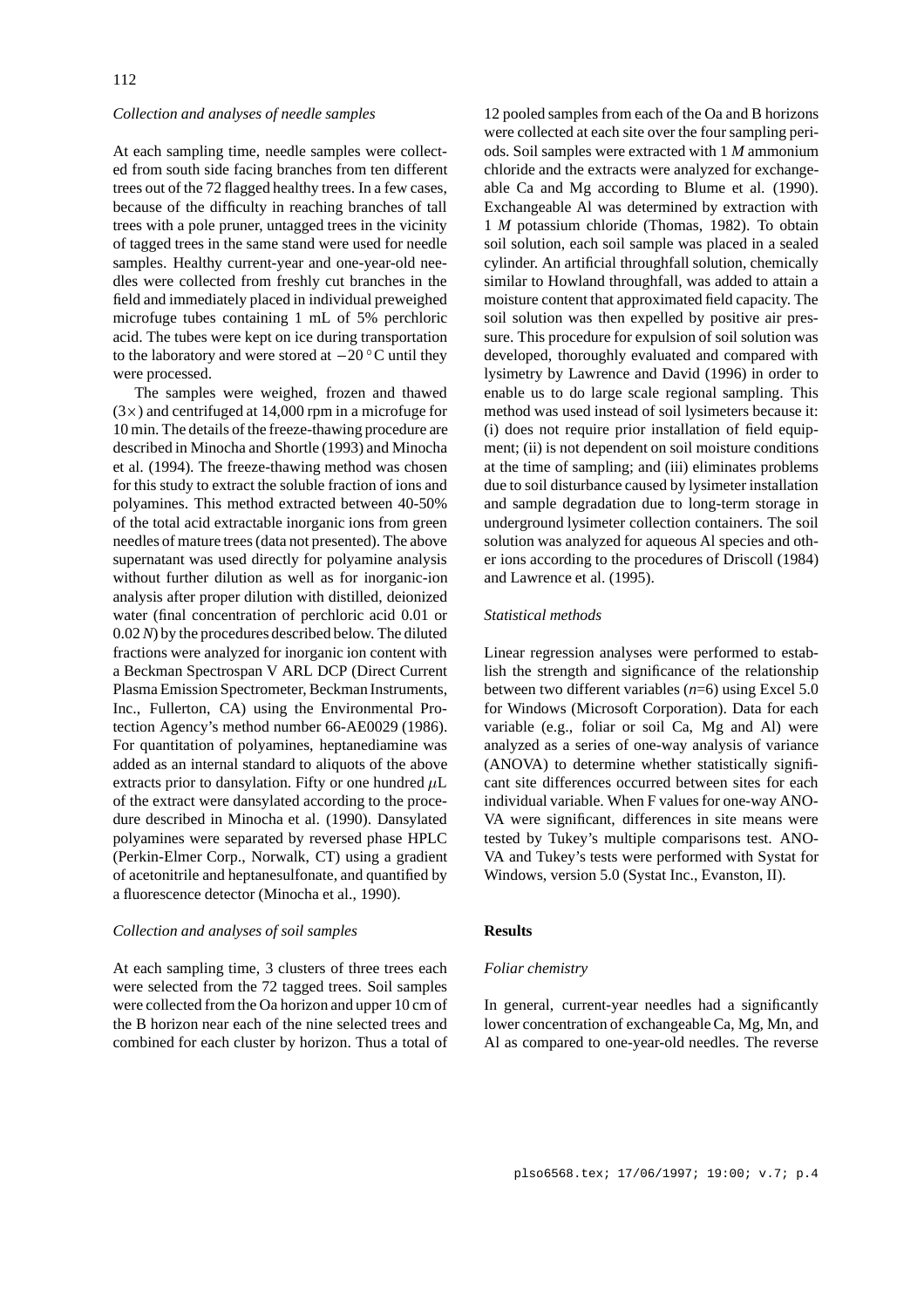

*Figure 2.* Correlations between foliar soluble putrescine, exchangeable Ca and Mg of red spruce trees growing at the six sites. Data are means SE (*n*=40 except for Kossuth, ME, and Big Moose, NY, for which *n*=20). The abbreviations used for site names are: Groton (GT), Howland (HW), Kossuth (KS), Big Moose (MO), Crawford Notch (CR) and Bear Brook (BB).

was true for foliar exchangeable P. Putrescine and spermidine concentrations were slightly higher for currentyear needles but the differences were not statistically significant from one-year-old needles  $(p \le 0.05$ ; Table 2). Exchangeable K concentrations were similar for both age groups of needles. With few exceptions, needles of both age groups from trees at Groton and/or Howland had significantly higher mean concentrations of exchangeable Ca and Mg and lower concentrations of Al, putrescine, and spermidine compared to those from Crawford Notch and/or Bear Brook  $(p<0.05)$ . Mean foliar putrescine and spermidine concentrations

were inversely correlated with mean foliar Ca and Mg concentrations for both age groups of needles from different sites (Table 3, Figure 2). There were no significant correlations of foliar putrescine, spermidine, Ca, and Mg with foliar Al (Table 3), K, P, and Mn. The variation in the concentrations of spermidine in foliage from different sites was much less (1 to 1.5 fold) as compared to that for putrescine (1 to 3.5 fold). Spermine was barely detectable in these samples. Therefore, detailed data on this polyamine were not analyzed.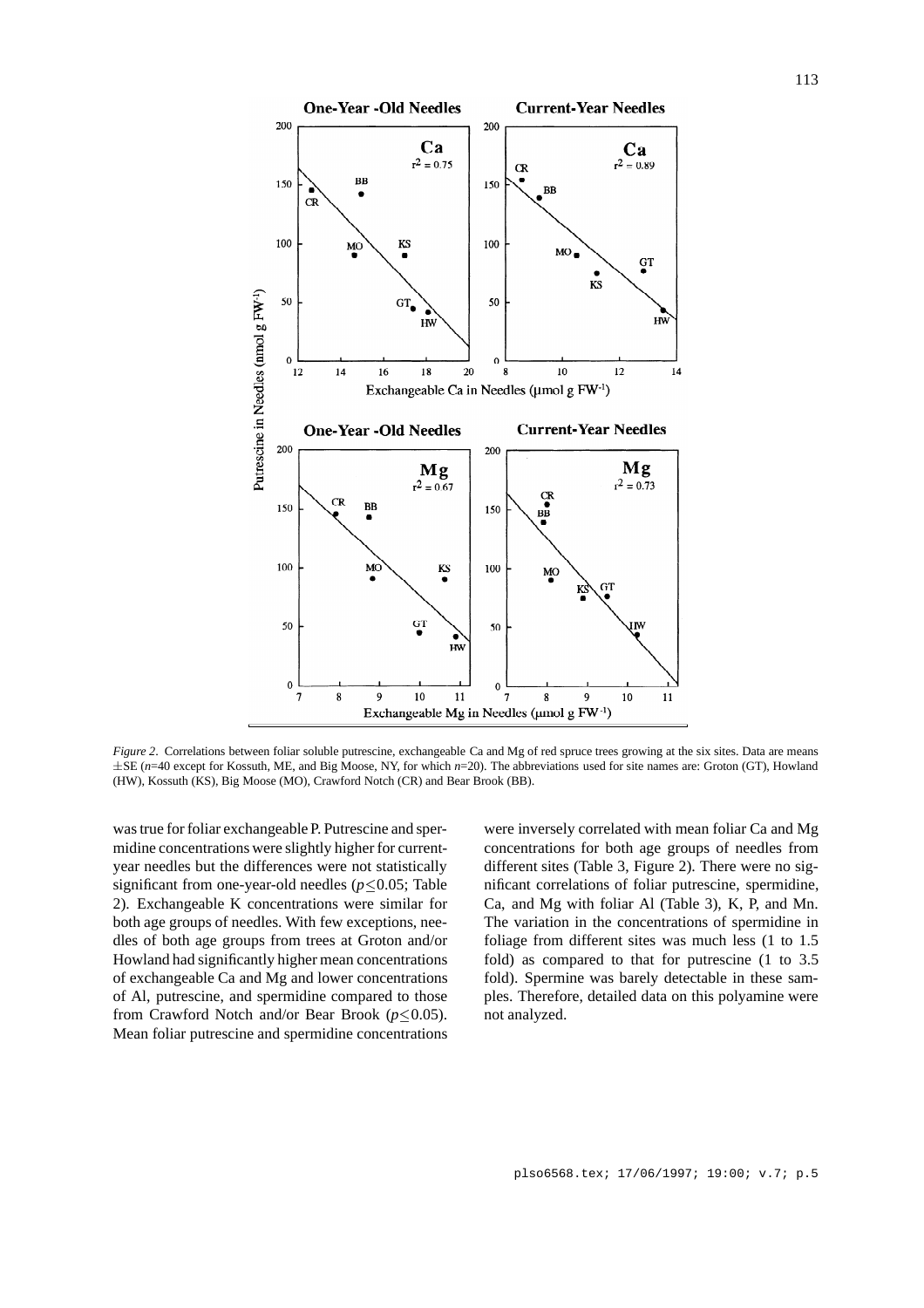| Variables                                                                          | Groton.<br><b>VT</b> | Howland,<br>Kossuth,<br><b>ME</b><br><b>ME</b> |                  | Big Moose,<br>NY | Crawford<br>Notch, NH | Bear Brook,<br>ME  |  |  |  |
|------------------------------------------------------------------------------------|----------------------|------------------------------------------------|------------------|------------------|-----------------------|--------------------|--|--|--|
| Exchangeable cations in current-year needles ( $\mu$ mol (g FW) <sup>-1</sup> )    |                      |                                                |                  |                  |                       |                    |  |  |  |
| Putrescine*                                                                        | $77.04 + 8.81$       | $43.63 \pm 4.93$                               | $74.98 + 11.59$  | $90.05 + 8.25$   | $154.87 \pm 19.99$    | $139.24 \pm 12.46$ |  |  |  |
| Spermidine*                                                                        | $86.94 \pm 5.89$     | $83.62 \pm 4.41$                               | $95.39 \pm 5.66$ | 109.98±9.56      | $119.33 \pm 7.39$     | $116.98 \pm 5.35$  |  |  |  |
| Ca                                                                                 | $12.84 + 0.74$       | $13.52 \pm 0.75$                               | $11.21 + 0.77$   | $10.50 \pm 0.77$ | $8.58 + 0.55$         | $9.18 + 0.59$      |  |  |  |
| Mg                                                                                 | $9.49 \pm 0.43$      | $10.24 \pm 0.65$                               | $8.89 \pm 0.77$  | $8.09 \pm 0.56$  | $8.01 \pm 0.55$       | $7.91 \pm 0.46$    |  |  |  |
| Mn                                                                                 | $2.72 \pm 0.18$      | $3.88 + 0.26$                                  | $10.66 + 1.24$   | $2.62 \pm 0.31$  | $2.79 \pm 0.19$       | $4.61 + 0.41$      |  |  |  |
| K                                                                                  | $28.66 \pm 1.37$     | $31.59 \pm 1.78$                               | $21.05 \pm 1.02$ | $27.95 \pm 0.96$ | $28.96 \pm 2.28$      | $30.14 \pm 1.66$   |  |  |  |
| A <sub>1</sub>                                                                     | $0.31 \pm 0.03$      | $0.31 \pm 0.03$                                | $0.32 \pm 0.02$  | $0.16 + 0.02$    | $0.21 \pm 0.02$       | $0.31 \pm 0.03$    |  |  |  |
| P                                                                                  | $6.54 \pm 0.42$      | $6.35 \pm 0.46$                                | $6.60 + 0.46$    | $2.21 \pm 0.34$  | $5.42 + 0.45$         | $4.30 \pm 0.38$    |  |  |  |
| Exchangeable cations in one-year-old needles $(\mu \text{mol} (g \text{FW})^{-1})$ |                      |                                                |                  |                  |                       |                    |  |  |  |
| Putrescine*                                                                        | $44.67 + 4.38$       | $41.59 + 4.44$                                 | $89.67 + 10.22$  | $90.69 + 11.60$  | $145.61 + 14.61$      | $142.57 + 22.95$   |  |  |  |
| Spermidine*                                                                        | $73.20 \pm 5.23$     | $71.43 \pm 3.45$                               | $90.21 \pm 4.04$ | $108.59 + 12.53$ | $124.48 + 9.26$       | $106.73 + 4.28$    |  |  |  |
| Ca                                                                                 | $17.38 \pm 0.82$     | $18.06 \pm 1.15$                               | $16.99 \pm 0.89$ | $14.64 \pm 0.95$ | $12.62 \pm 0.74$      | $14.96 \pm 0.92$   |  |  |  |
| Mg                                                                                 | $9.98 \pm 0.42$      | $10.89 \pm 0.68$                               | $10.62 \pm 0.67$ | $8.82 \pm 0.84$  | $7.91 \pm 0.42$       | $8.74 \pm 0.53$    |  |  |  |
| Mn                                                                                 | $3.59 \pm 0.24$      | $5.74 \pm 0.42$                                | $17.22 \pm 0.97$ | $3.80 \pm 0.57$  | $4.12 + 0.28$         | $7.53 \pm 0.86$    |  |  |  |
| K                                                                                  | $28.02 \pm 1.36$     | $33.22 \pm 2.38$                               | $25.85 \pm 0.91$ | $28.68 \pm 1.35$ | $27.71 \pm 0.89$      | $31.46 \pm 2.20$   |  |  |  |
| A <sub>1</sub>                                                                     | $0.31 + 0.02$        | $0.32 \pm 0.02$                                | $0.41 \pm 0.03$  | $0.21 \pm 0.02$  | $0.23 \pm 0.01$       | $0.41 + 0.04$      |  |  |  |
| P                                                                                  | $5.6 + 0.33$         | $5.74 + 0.55$                                  | $7.62 + 0.72$    | $1.76 \pm 0.35$  | $4.32 + 0.28$         | $3.61 + 0.26$      |  |  |  |

*Table 2.* Exchangeable cations in current-year and one-year-old needles of red spruce. Data presented are means  $\pm$ SE for *n*=40 except for Kossuth, ME, and Big Moose, NY, for which *n*=20

\*Putrescine and spermidine concentrations given as nmol  $(gFW)^{-1}$ .

### *Correlations between foliar and soil chemistry*

All field sites sampled had a soil pH (measured in 0.01  $M$  CaCl<sub>2</sub>) between 2.56 to 3.11 for the Oa horizon and 3.58 to 4.46 for the B horizon. While no correlation was observed between exchangeable H and exchangeable Al for the Oa horizon, there was a strong positive correlation between these variables in the upper 10 cm of the B horizon ( $r^2 = 0.85$ ;  $p \le 0.01$ ). Calcium, Mg and Al concentrations in the Oa horizon of soil were significantly different among sites. However, no distinct patterns for site differences emerged after running Tukey's multiple comparison test for means except for the following: Howland and/or Groton sites had significantly higher mean concentrations of exchangeable Ca, Mg, and lower mean concentrations of Al as compared to Crawford Notch and/or Bear Brook for the Oa horizon (Table 4). Similar trends were also found for soil chemistry of the upper 10 cm of the B horizon except for Ca, where there were no differences among site means (Table 4).

There was a significant correlation between mean exchangeable Ca, Mg, Al, and the Al:Ca charge ratio in the Oa horizon of soil and the foliar mean Ca and Mg concentrations in the current-year needles but no

such correlation was seen with one-year-old needles (Table 3, Figure 3). The correlations of foliar Ca and Mg with soil exchangeable Al, however, were much stronger as compared to those with the Al:Ca charge ratio in the Oa horizon. With one exception, there was no correlation between foliar Ca and Mg and soil Ca in the upper 10 cm of the B horizon for both age groups of needles. However, there was a significant correlation of foliar Ca and/or Mg with soil Al for this horizon (Table 3). The sites with higher exchangeable soil Ca, Mg, and lower Al had higher foliar Ca and Mg for both age groups of needles (Tables 2 and 4).

There was a significant inverse correlation between: (i) foliar putrescine and exchangeable Ca and Mg in the soil of the Oa horizon; and (ii) foliar putrescine and exchangeable Mg in the upper 10 cm of B horizon for one-year-old needles. Putrescine content for this age group of needles had a significant positive correlation with the Al and molar Al:Ca ratios in the soil of the Oa horizon (Table 3, Figure 3). This is opposite of the results with foliar Ca and Mg where the significant correlations with soil were seen in only current-year needles (Table 3, Figure 3). No significant correlation was observed between putrescine and exchangeable Ca and Al in the B horizon for both age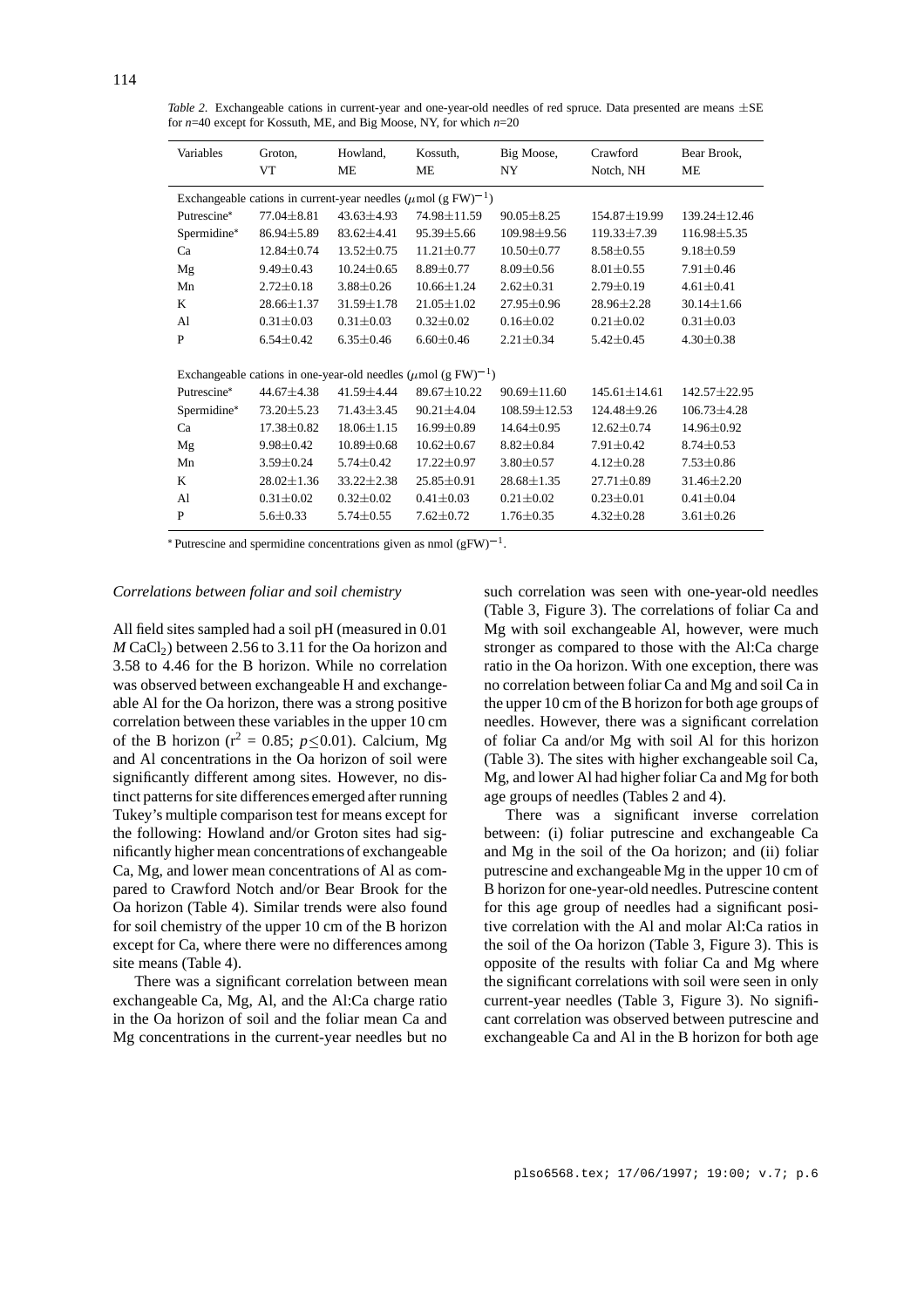|                          |           |            | Current-year needles |                                                                                                 | One-year-old needles |            |           |          |
|--------------------------|-----------|------------|----------------------|-------------------------------------------------------------------------------------------------|----------------------|------------|-----------|----------|
|                          |           |            |                      | Putrescine Spermidine Exchangeable Exchangeable Putrescine Spermidine Exchangeable Exchangeable |                      |            |           |          |
|                          |           |            | Ca                   | Mg                                                                                              |                      |            | Ca        | Mg       |
| Exchangeable cations     | $r^2$     | $r^2$      | $r^2$                | $r^2$                                                                                           | $r^2$                | $r^2$      | $r^2$     | $r^2$    |
| <b>Needles</b>           |           |            |                      |                                                                                                 |                      |            |           |          |
| Ca                       | $-0.89**$ | $-0.96***$ |                      |                                                                                                 | $-0.75***$           | $-0.95***$ |           |          |
| Mg                       | $-0.73**$ | $-0.92**$  | $+0.90**$            |                                                                                                 | $-0.67**$            | $-0.82**$  | $+0.93**$ |          |
| Al                       | 0.22      | 0.32       | 0.20                 | 0.23                                                                                            | 0.00                 | 0.13       | 0.24      | 0.24     |
| Soil: Oa Horizon         |           |            |                      |                                                                                                 |                      |            |           |          |
| Ca                       | 0.36      | $-0.65**$  | $+0.68***$           | $+0.68$ **                                                                                      | $-0.69**$            | $0.64*$    | 0.42      | 0.28     |
| Mg                       | 0.43      | $-0.66$ ** | $+0.63*$             | $+0.67$ **                                                                                      | $-0.69**$            | 0.49       | 0.33      | 0.31     |
| Al                       | $+0.59*$  | $+0.80**$  | $-0.70**$            | $-0.68***$                                                                                      | $+0.73**$            | $-0.61*$   | 0.52      | $-0.55*$ |
| Soil: B Horizon          |           |            |                      |                                                                                                 |                      |            |           |          |
| Ca                       | 0.29      | 0.39       | 0.24                 | 0.47                                                                                            | 0.17                 | 0.26       | 0.32      | $+0.54*$ |
| Mg                       | 0.39      | $-0.63*$   | $+0.55*$             | 0.51                                                                                            | $-0.62*$             | 0.47       | 0.35      | 0.33     |
| Al                       | 0.26      | $+0.64*$   | $-0.57*$             | $-0.54*$                                                                                        | 0.49                 | $+0.61*$   | $-0.56*$  | 0.40     |
| Cations in soil solution |           |            |                      |                                                                                                 |                      |            |           |          |
| Oa Horizon               |           |            |                      |                                                                                                 |                      |            |           |          |
| Ca                       | 0.41      | $-0.77**$  | $+0.70**$            | $+0.73$ **                                                                                      | $-0.67**$            | $-0.76***$ | $+0.59*$  | 0.46     |
| Mg                       | 0.35      | $-0.73**$  | $+0.61*$             | $+0.66$ **                                                                                      | $-0.55***$           | $-0.74***$ | $+0.61*$  | 0.50     |
| Al                       | 0.16      | 0.27       | 0.23                 | 0.43                                                                                            | 0.10                 | 0.35       | 0.39      | 0.41     |
| <b>B</b> Horizon         |           |            |                      |                                                                                                 |                      |            |           |          |
| Ca                       | 0.04      | 0.01       | 0.02                 | 0.04                                                                                            | 0.05                 | 0.01       | 0.03      | 0.00     |
| Mg                       | 0.06      | 0.06       | 0.05                 | 0.05                                                                                            | 0.01                 | 0.17       | 0.28      | 0.24     |
| Al                       | 0.05      | 0.29       | 0.16                 | 0.29                                                                                            | 0.08                 | 0.34       | 0.32      | 0.30     |

*Table 3*. Correlation coefficients among various soil and foliar chemical measurements (*n*=6). Mean data for needle samples are computed based on *n*=40 for all sites except for Kossuth, ME, and Big Moose, NY, for which *n*=20). Mean data for soil samples are computed based on  $n=12$  (36 samples collected individually and combined into 12 samples for analysis) for all sites

 $^{*}p \leq 0.1$ ;  $^{*}p \leq 0.05$ .

groups of needles. The mineral soil had much lower concentrations of exchangeable Ca and Mg compared to that present in the Oa horizon. Foliar putrescine was also not correlated with soil or soil solution H in either the Oa or the upper 10 cm of the B horizons (data not presented). In summary, the sites with higher soil exchangeable Ca, Mg, and lower soil exchangeable Al concentrations had lower foliar putrescine concentrations and those with lower soil exchangeable Ca, Mg, and higher soil exchangeable Al concentrations had higher foliar putrescine concentrations for both age groups of needles (Tables 2 and 4). Correlations similar to putrescine and soil exchange chemistry were also observed between spermidine and soil exchange chemistry but for both age groups of needles (Table 3).

# *Correlations between foliar and soil solution chemistry*

All of the sites had a higher soil solution pH for both the Oa and B horizons than soil pH values described above (Table 1). Whereas no correlation was observed between soil solution H concentrations and soil solution Al concentrations for the Oa horizon, there was a strong positive correlation between these variables in the upper 10 cm of the B horizon ( $r^2 = 0.95$ ;  $p \le 0.001$ ). ANOVA indicated that with the single exception of Ca in the upper 10 cm of the B horizon, there were significant differences among sites for all the soil solution variables examined for both the Oa and B horizons. However, with few exceptions, no distinct patterns for site differences emerged after running Tukey's multi-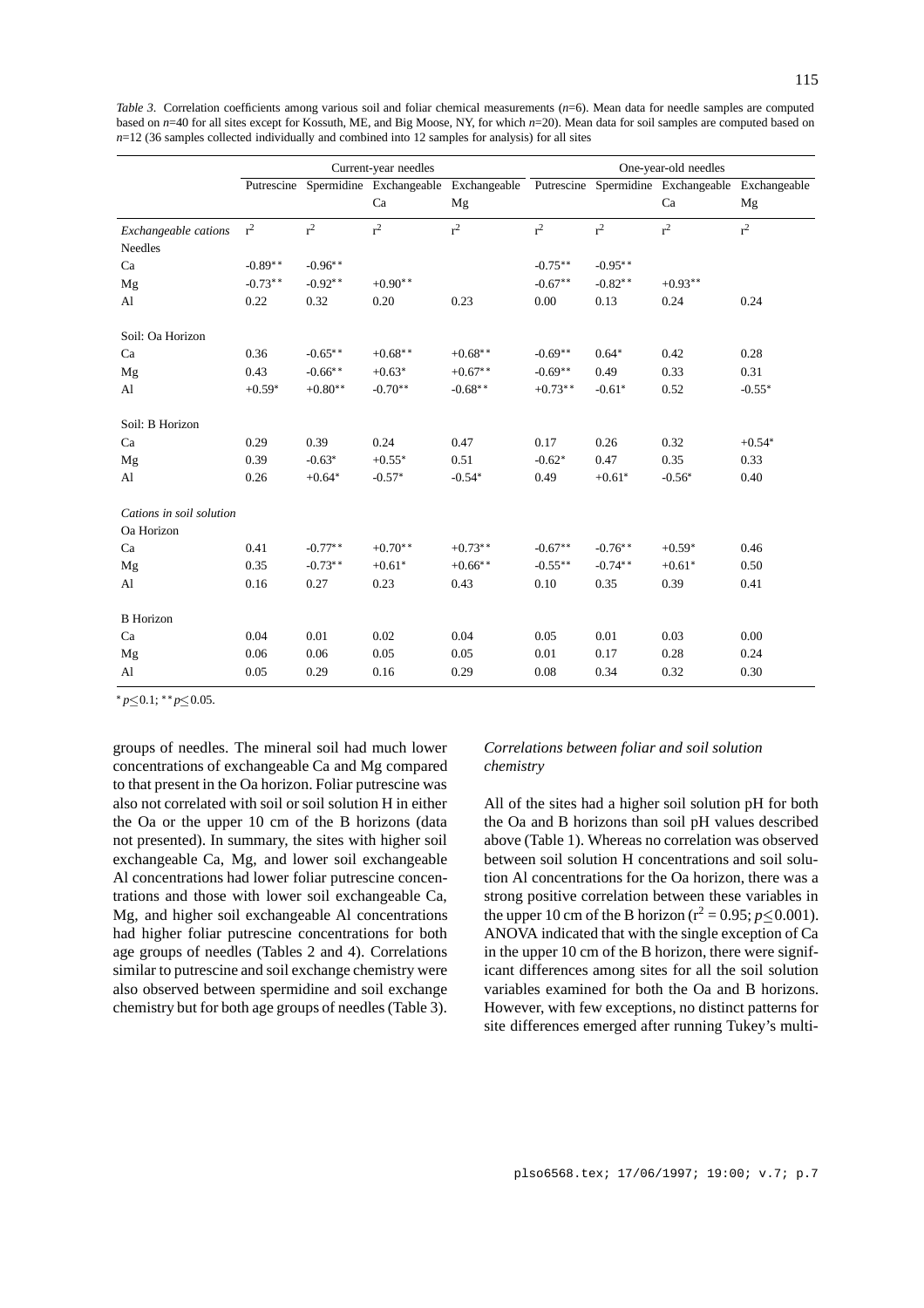| Variables                                                   | Groton,<br>VT     | Howland,<br>ME     | Kossuth,<br>ME    | Big Moose,<br><b>NY</b> | Crawford<br>Notch, NH | Bear Brook,<br>ME |  |  |  |  |
|-------------------------------------------------------------|-------------------|--------------------|-------------------|-------------------------|-----------------------|-------------------|--|--|--|--|
| Exchangeable cations in soil (cmol <sub>c</sub> $kg^{-1}$ ) |                   |                    |                   |                         |                       |                   |  |  |  |  |
| Oa Horizon                                                  |                   |                    |                   |                         |                       |                   |  |  |  |  |
| Ca                                                          | $13.68 \pm 1.17$  | $11.41 \pm 1.03$   | $6.28 \pm 1.00$   | $6.42 \pm 0.82$         | $6.77 \pm 1.20$       | $5.33 \pm 1.01$   |  |  |  |  |
| Mg                                                          | $2.88 \pm 0.43$   | $2.65 \pm 0.18$    | $2.15 \pm 0.19$   | $1.98 \pm 0.32$         | $2.14 \pm 0.40$       | $1.36 \pm 0.18$   |  |  |  |  |
| Al                                                          | $3.55 \pm 0.35$   | $4.68 \pm 0.49$    | $5.05 \pm 0.93$   | $7.52 \pm 0.53$         | $7.53 \pm 0.68$       | $9.98 \pm 1.36$   |  |  |  |  |
| Al:Ca                                                       | $0.3 \pm 0.05$    | $0.46 \pm 0.07$    | $2.1 \pm 1.03$    | $1.76 \pm 0.47$         | $1.78 \pm 0.05$       | $4.75 \pm 2.04$   |  |  |  |  |
|                                                             |                   |                    |                   |                         |                       |                   |  |  |  |  |
| <b>B</b> Horizon                                            |                   |                    |                   |                         |                       |                   |  |  |  |  |
| Ca                                                          | $0.32 \pm 0.18$   | $0.19 \pm 0.04$    | $0.19 \pm 0.05$   | $0.40 \pm 0.06$         | $0.30 \pm 0.03$       | $0.37 \pm 0.04$   |  |  |  |  |
| Mg                                                          | $0.05 \pm 0.01$   | $0.08 \pm 0.01$    | $0.08 \pm 0.01$   | $0.10 \pm 0.01$         | $0.09 \pm 0.01$       | $0.12 \pm 0.01$   |  |  |  |  |
| Al                                                          | $1.64 \pm 0.28$   | $4.09 \pm 0.63$    | $6.45 \pm 0.60$   | $9.94 \pm 0.46$         | $8.03 \pm 0.72$       | $7.25 \pm 0.31$   |  |  |  |  |
|                                                             |                   |                    |                   |                         |                       |                   |  |  |  |  |
| Cations in soil solution ( $\mu$ mol $L^{-1}$ )             |                   |                    |                   |                         |                       |                   |  |  |  |  |
| Oa Horizon                                                  |                   |                    |                   |                         |                       |                   |  |  |  |  |
| Ca                                                          | 198.99±43.26      | $138.93 \pm 25.58$ | $87.54 \pm 24.54$ | $22.06 \pm 2.71$        | 44.94±11.86           | $29.68 \pm 3.63$  |  |  |  |  |
| Mg                                                          | $76.06 \pm 10.83$ | $54.93 \pm 6.86$   | $48.5 \pm 6.63$   | $15.18 \pm 3.66$        | $27.35 \pm 3.41$      | $27.50 \pm 3.57$  |  |  |  |  |
| Al                                                          | $15.61 \pm 1.83$  | $26.57 \pm 5.95$   | $18.60 \pm 3.81$  | $7.44 \pm 0.79$         | $13.47 \pm 1.85$      | $19.85 \pm 3.58$  |  |  |  |  |
| Monomeric Al:Ca                                             | $0.14 \pm 0.05$   | $0.24 \pm 0.05$    | $0.53 \pm 0.18$   | $0.41 \pm 0.6$          | $0.85 \pm 0.28$       | $1.04 \pm 0.04$   |  |  |  |  |
|                                                             |                   |                    |                   |                         |                       |                   |  |  |  |  |
| <b>B</b> Horizon                                            |                   |                    |                   |                         |                       |                   |  |  |  |  |
| Ca                                                          | $5.80 \pm 0.79$   | $4.63 \pm 1.28$    | $5.38 \pm 1.24$   | $4.51 \pm 1.20$         | $3.77 \pm 0.89$       | $8.12 \pm 0.84$   |  |  |  |  |
| Mg                                                          | $12.12 \pm 0.86$  | $13.97 \pm 2.03$   | $14.03 \pm 1.01$  | $11.09 \pm 1.65$        | $9.82 \pm 1.12$       | $15.86 \pm 1.01$  |  |  |  |  |
| Al                                                          | $13.77 \pm 3.13$  | $20.56 \pm 3.87$   | $16.03 \pm 2.46$  | $43.35 \pm 4.84$        | $26.65 \pm 3.03$      | $22.65 \pm 1.87$  |  |  |  |  |

*Table 4.* Comparison of soil and soil solution chemistry. Data presented are means  $\pm$  SE for  $n=12$ . At each site, 36 samples were collected individually and combined into 12 samples for analysis. For details see Materials and methods section

ple comparison test for means. The mean soil solution Ca and Mg concentrations were significantly higher at Groton and Howland as compared to Crawford Notch and Bear Brook. No differences were observed for Ca and Mg chemistry of the upper 10 cm of the B horizon (Table 4).

Exchangeable Ca and Mg in the current-year needles and soil solution Ca, Mg, and total monomeric Al:Ca molar ratios were correlated (Table 3, Figure 4). No correlation was found between foliar Ca and Mg of both needle age groups and soil solution Al of the Oa horizon. Foliar Ca had a significant positive correlation with soil solution Ca and Mg in the one-year-old needles as well. There was no correlation between soil solution Ca, Mg, and Al concentrations in the upper 10 cm of the B horizon with foliar Ca and Mg concentrations (Table 3). Foliar Al concentrations, however, were correlated with soil solution Al concentrations in the upper 10 cm of the B horizon for current-year needles ( $r^2 = 0.61$ ;  $p \le 0.07$ ). Similar to soil exchange chemistry, sites with higher soil solution Ca and Mg and lower Al concentration also had higher foliar Ca

and Mg for both age groups of needles (Tables 2 and 4).

Putrescine in one-year-old needles had a significant inverse correlation with soil solution Ca and Mg of the Oa horizon. Putrescine was not related to soil solution Al in the Oa horizon or the soil solution chemistry of the upper 10 cm of the B horizon for both age groups of needles (Table 3). This is the reverse of soil Al results where foliar putrescine, Ca, and Mg significantly correlated with soil Al. However, foliar putrescine showed a strong correlation with soil solution Al:Ca ratios (r<sup>2</sup>  $= 0.91$ ;  $p \le 0.001$ , Figure 4). Similar to the exchangeable soil chemistry, soil solution of the upper 10 cm of the B horizon had much lower concentrations of Ca and Mg as compared to that present in the soil solution of the Oa horizon and foliar putrescine was not correlated with these concentrations. Putrescine from both age groups of needles was not correlated with H concentrations in the soil solutions of the Oa or B horizons (data not presented). In summary, the sites with higher soil solution Ca, Mg, and lower soil solution Al:Ca ratios had lower foliar putrescine concentrations and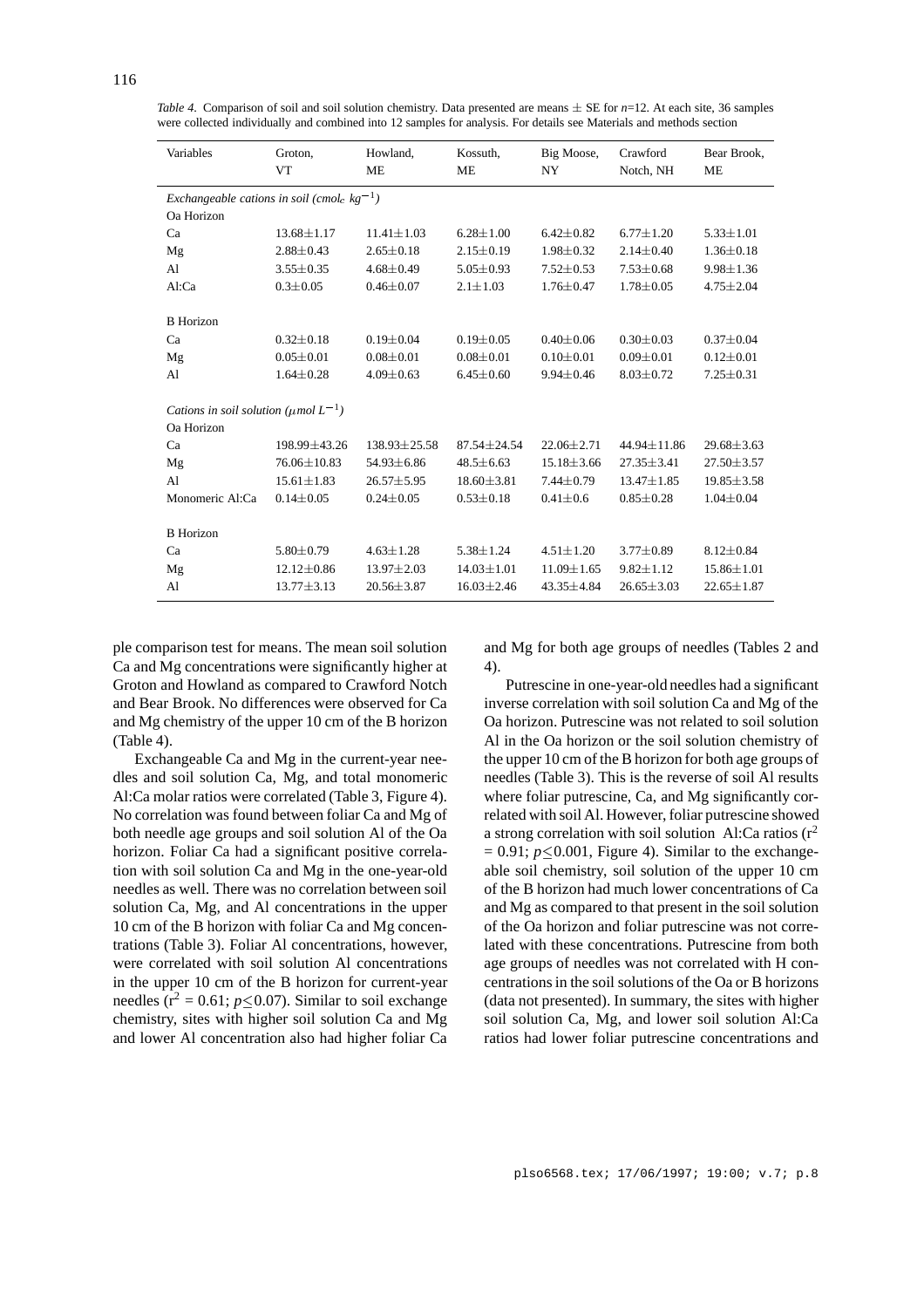

*Figure 3*. Correlations of foliar soluble putrescine and exchangeable Ca and Mg of red spruce with exchangeable soil chemistry at the six sites. Al:Ca is expressed here as a charge ratio. Foliar data are means  $\pm$ SE (*n*=40 except for Kossuth, ME, and Big Moose, NY, for which *n*=20). Data for soil samples are given as means  $\pm$  SE (*n*=12). The abbreviations used for site names are: Groton (GT); Howland (HW); Kossuth (KS); Big Moose (MO); Crawford Notch (CR); Bear Brook (BB)

those with lower soil solution Ca, Mg, and higher soil solution Al:Ca ratio had higher foliar putrescine concentrations for both age groups of needles (Tables 2 and 4). Correlations similar to putrescine and soil solution

chemistry were also observed between spermidine and soil solution chemistry but for both age group needles (Table 3).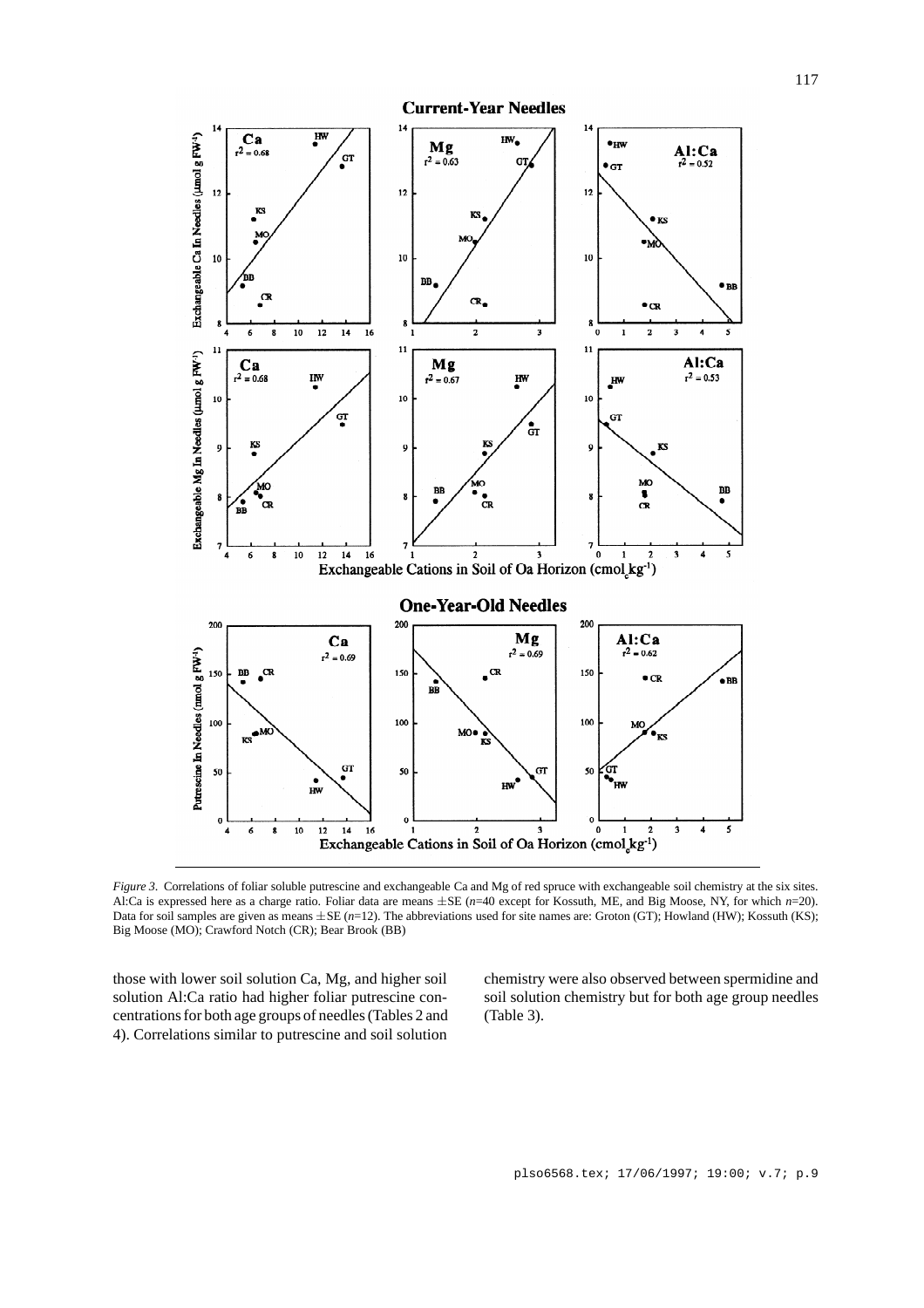

*Figure 4*. Correlations of foliar soluble putrescine and exchangeable Ca and Mg of red spruce with soil solution chemistry at the six sites. Al:Ca is expressed here as a molar ratio of total monomeric Al:Ca. Foliar data are means  $\pm$ SE ( $n=40$  except for Kossuth, ME, and Big Moose, NY, for which  $n=20$ ). Data for soil samples are given as means + SE ( $n=12$ ). The abbreviations used for site names are: Groton (GT); Howland (HW); Kossuth (KS); Big Moose (MO); Crawford Notch (CR); Bear Brook (BB).

## **Discussion**

A direct or indirect interaction of some type between Al and Ca has been suggested in Al toxicity since several earlier studies have shown that field symptoms of severe Al toxicity resemble the symptoms of Ca deficiency (Delhaize and Ryan, 1995). Calcium ions alleviate toxic effects of Al and various heavy met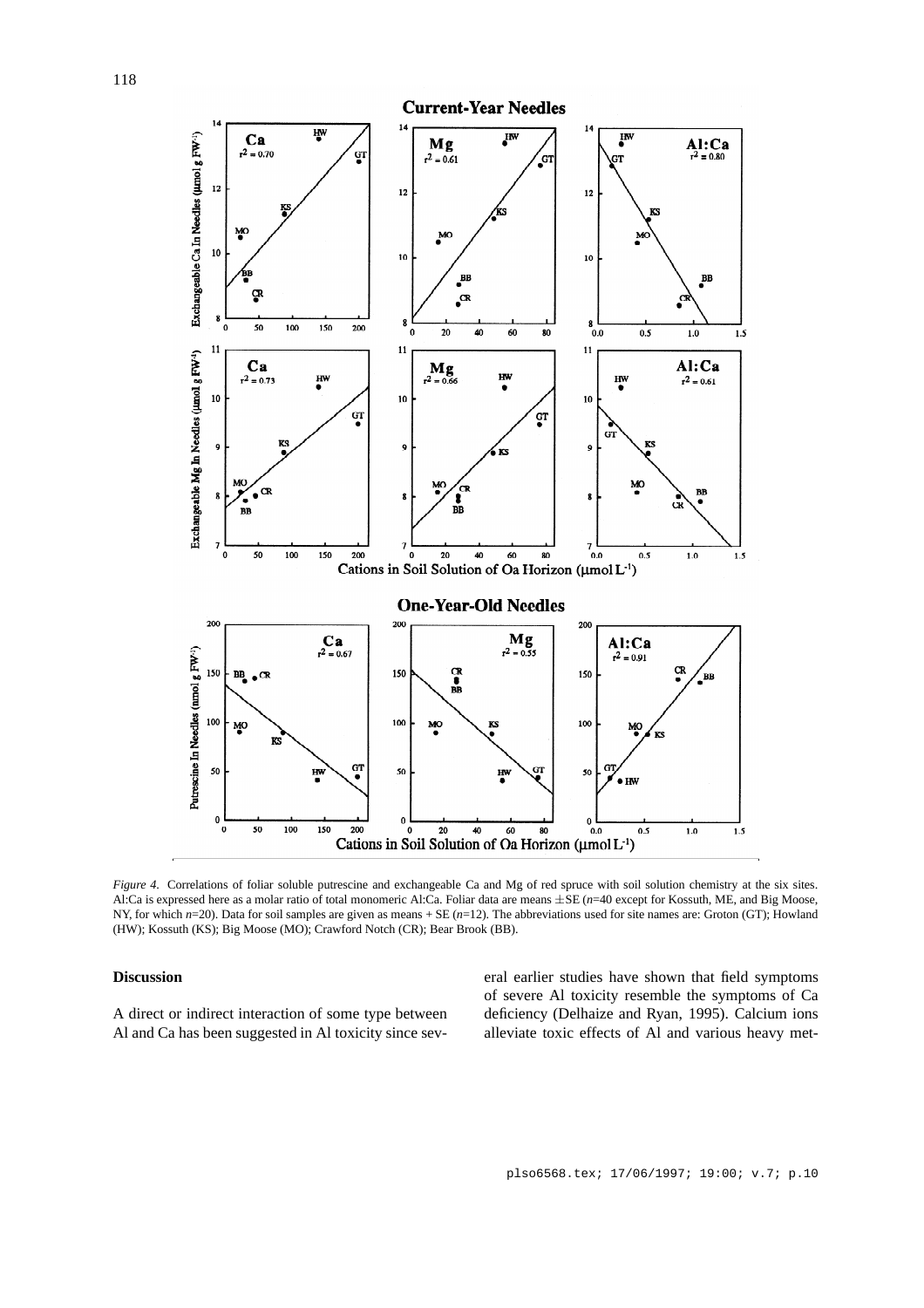als (Baker and Proctor, 1990; Foy, 1988). Aluminium often reduces cellular Mg and Ca concentrations in cell cultures, needles, and roots of red spruce and pine seedlings (Asp et al., 1988; Jentschke et al., 1991; Minocha et al., 1996; Ohno et al., 1988; Schier et al., 1990; Schroder et al., 1988). The effects of Al on K, however, vary with plant species (Cummings et al., 1985; Godbold et al., 1988; Schier et al., 1990). In the present study we have attempted to correlate the presence of varying concentrations of Al in the soil and/or soil solution with foliar chemistry and physiology. Furthermore, it is envisioned that comparison of the inferences drawn from this field study with those conducted under controlled environment conditions will help us evaluate the usefulness of the latter for providing insight into the effects of exposure to Al in nature on the physiology and health of mature trees. Similar to the situation with the cell culture and seedling studies, the concentrations of exchangeable Ca and Mg in the current-year needles of mature red spruce trees were inversely correlated with the soil Al and soil solution Al:Ca ratios of the Oa horizon (Table 3, Figures 3, 4).

A variety of biological and chemical stress factors induce the accumulation of putrescine in plants (Dohmen et al., 1990; Flores, 1991; Santerre et al., 1990). Red spruce cell cultures treated with Al showed a dose dependent increase in putrescine concentration and a decrease in Ca and Mg concentrations. This increase in putrescine was observed as early as 4h following Al treatment (Minocha et al., 1996). The putrescine concentration was found to be inversely related with cellular Ca and Mg in Al-treated cell cultures of *Catharanthus roseus* as well (Minocha et al., 1992; Zhou et al., 1995). Similarly, in the present study an increase in foliar putrescine concentration in one-year-old needles was associated with a decrease in foliar as well as soil Ca and Mg concentrations and an increase in the Oa horizon soil and soil solution Al or Al:Ca ratios for both age groups of needles (Table 3). Spermidine concentrations are, in general, tightly regulated by the cell and do not vary too much in magnitude. Nevertheless, strong correlations were observed among foliar spermidine and foliar Ca and Mg as well as soil parameters. Under conditions of inorganic ion deficiency, accumulation of putrescine (a divalent organic cation) may play an important role in the survival of plants. A possible reason for this may be that polyamines are synthesized within the cells and their cellular concentrations can be controlled not only by new synthesis based on the cell's physiological needs but also by conjugation, degradation, and sequestration via enzymatic means. In contrast, even if the inorganic ions undergo recompartmentalization in response to a stress stimulus, their overall cellular concentrations are controlled by the ability of the cells to uptake these ions from their external environment (Minocha et al., 1996). Thus polyamines can potentially substitute for inorganic cations in certain functions when the latter are in limited supply.

The lack of significant correlations  $(p>0.05)$  of foliar chemistry with soil or soil solution chemistry in the upper 10 cm of the B horizon may be due to the fact that fine roots of red spruce trees grow primarily in the Oa horizon (Joslin and Wolfe, 1992). The higher Al concentrations and Al:Ca ratios in the B horizon negatively affect or inhibit Ca uptake and root growth in this horizon. As a consequence, the soil chemistry of the Oa horizon may be most important in affecting the health of a tree. Lawrence et al. (1995) proposed that acidic deposition induces mobilization of Al in the mineral soil. This reactive, mobilized form of Al is transported into the forest floor through biocycling and water movement where it competitively binds to Ca binding sites causing leaching of Ca into the B horizon and eventually into the stream waters. The addition of H to the Oa horizon via acidic deposition could not enhance further dissolution of mineral Al in this layer since the solution pH values are already less than 4 (Lawrence et al., 1995). This hypothesis is supported by our data in that there was no correlation between H and Al in the soil and soil solution of the Oa horizon but there was a significant correlation between these two factors in the B horizon. We believe that a similar explanation may be valid for the loss of soil Mg as well. The reduced storage of exchangeable Ca and Mg in the Oa horizon causes a reduction of Ca and Mg uptake into the fine roots (Shortle and Smith, 1988) and foliage (present data). This may, in turn, cause the induction and/or accumulation of putrescine and to a lesser extent spermidine in the foliage. Furthermore, this explains why foliar putrescine concentrations correlate both with foliar and Oa horizon Ca and Mg concentrations.

Although putrescine concentrations in the cells may increase in response to several factors (e.g., ozone, K deficiency, high salt, and  $SO<sub>2</sub>$  fumigation), in the present study the foliar putrescine concentrations did not show any significant correlations with soil and soil solution K of the Oa horizon and  $SO_4$  concentrations in the soil solution (data not presented). If there were any random changes in putrescine concentrations, e.g. due to pathogen infections in the needles, they were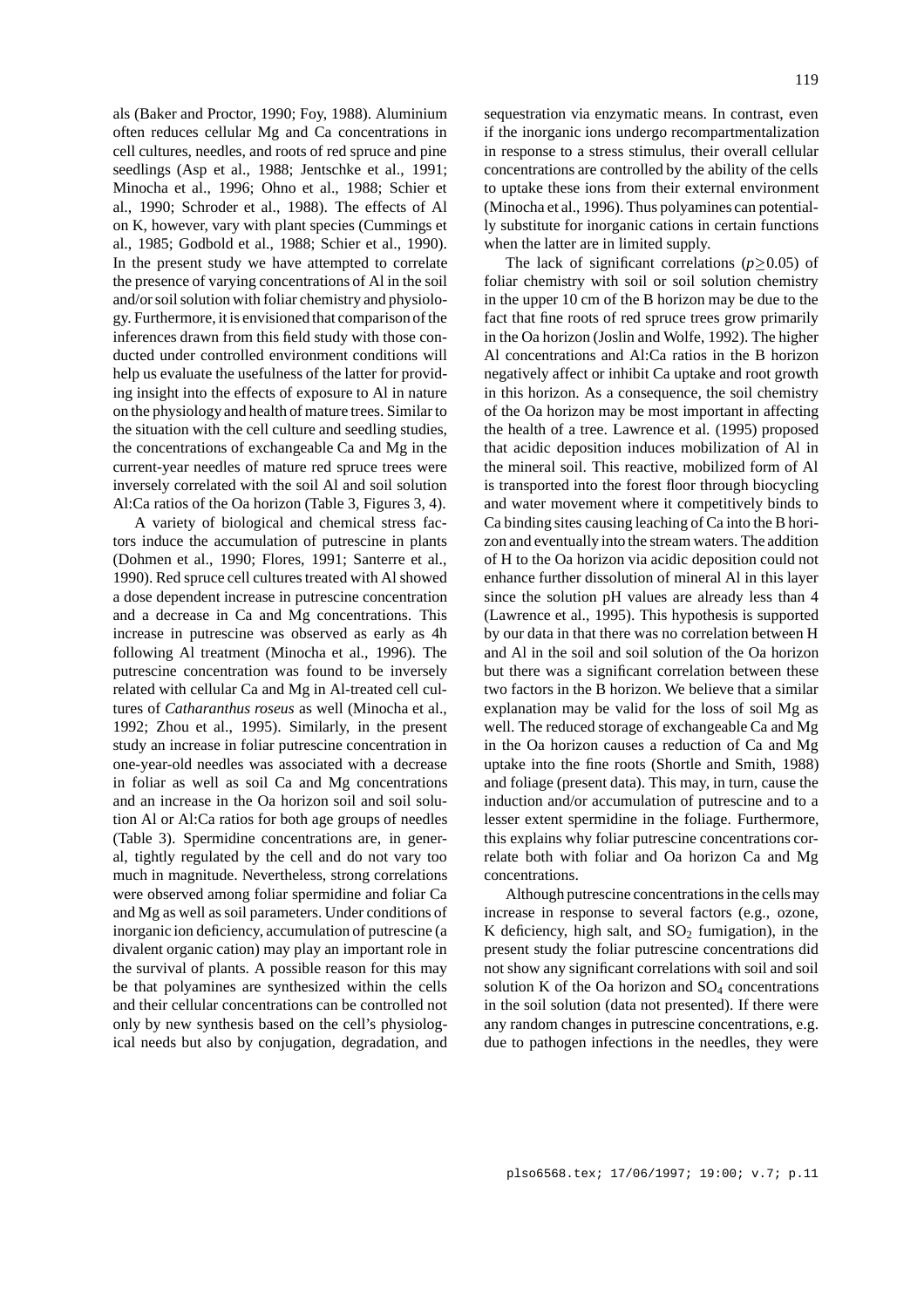too few and insignificant within each site so as not to affect the overall pattern observed for putrescine concentrations across sites in relation to Al concentrations. The increase in putrescine in one-year-old needles of mature red spruce trees was correlated with an increase in the soil exchangeable Al and an increase in the soil solution Al:Ca ratio of the Oa horizon of the forest floor at all six sites. In general, the concentration of putrescine in one-year-old needles was significantly higher in the needles of red spruce growing in soils containing high Al concentrations and Al:Ca ratios, such as Big Moose, NY, Crawford Notch, NH and Bear Brook, ME. These data further suggest that all parts of a tree need not be in direct contact with high concentrations of Al to show a stress response. At present, we can not explain why in the case of soil solution chemistry, the correlations of foliar chemistry are stronger and significant with total monomeric Al:Ca molar ratios but in case of soil exchange chemistry the correlations of foliar chemistry are stronger with Al instead of Al:Ca charge ratios.

The Al:Ca ratio of the soil solution is one of several tools that can be used in assessing and predicting forest health (Cronan and Grigal, 1995). Several studies have reported that an Al:Ca molar ratio of greater than 1.0 in the soil solution or growth medium has inhibitory effects on growth (Kruger and Sucoff, 1989; Schier, 1985; Schulze, 1989; Stienen and Bauch, 1988). On the basis of a critical review of the literature on Al stress, Cronan and Grigal (1995) estimated that there may be a 50, 75, and 100% risk of adverse impacts on tree growth or nutrition with molar Al:Ca ratios of 1, 2, and 5, respectively. Although these numbers have been developed using studies involving soil solution ratios, it remains to be seen if a similar situation holds when one considers the charge ratios of exchangeable Al:Ca in soil. The molar ratio of Al:Ca, rather than absolute amounts of these ions in the root tips of spruce, has been suggested as being important in determining the extent of Al toxicity (Schroder et al., 1988; Shortle and Smith, 1988). In the present study, although a strong positive correlation was observed between total monomeric Al:Ca molar ratio in soil solution of the Oa horizon and foliar putrescine, the concentrations of the latter were not always correlated with visual site damage.

Even though the sites varied in stand health, all needle samples were taken from healthy trees and no necrotic needles were included. Whereas high putrescine concentrations coincided with visual site damage at Big Moose, NY and Crawford Notch, NH, no such correlation was seen for Bear Brook, ME. The trees at Bear Brook site may be under early stages of stress. The trees at this site may already be experiencing adverse growth such as stunted root and stem growth with no visual damage yet apparent. Exposure to an adverse biotic or abiotic stress is known to cause early biochemical responses in various tissues (Flores, 1991). It can thus be postulated that at this stage the trees appear healthy, but are actually more vulnerable to damage by other adverse environmental conditions than the trees growing under healthy conditions. If this stress were to continue for long periods of time, the trees may start showing visual symptoms. The sites chosen for our study may vary in their progression stage towards a visually unhealthy stand. This may explain why putrescine and spermidine correlate with soil and soil solution Al and Al:Ca but not always with visual site damage. Our goal has been to develop early indicators of stress before the appearance of visual symptoms. If an indicator only correlates with visual symptoms, its relevance to early site remediation is negligible. Thus putrescine and/or spermidine may be a potential nonspecific early indicator of stress. This marker may even be used as an indicator of a specific stress, e.g. exposure to Al, when used in conjunction with other factors such as soil chemistry.Our results are supported by other studies on Norway spruce (*Picea abies*) which show that cellular putrescine concentrations and putrescine/spermidine ratios are higher in needles collected from trees growing in polluted areas (Tenter and Wild, 1991; Villanueva and Santerre, 1989).

We conclude that the inferences drawn from our field study on the physiological and biological effects of exposure to various concentrations of Al on the foliar tissue of mature red spruce trees are similar to those drawn from our controlled experimental study with cell cultures (Minocha et al., 1996). This indicates that the cell culture studies are a valuable and reliable tool for gaining insights into the effects of certain elements on trees. We also demonstrate here that an increase in foliar putrescine and/or spermidine concentrations in response to direct or indirect stress imposed on red spruce trees by Al exposure may possibly be used as an early warning tool for assessing and predicting tree health before the appearance of visual symptoms.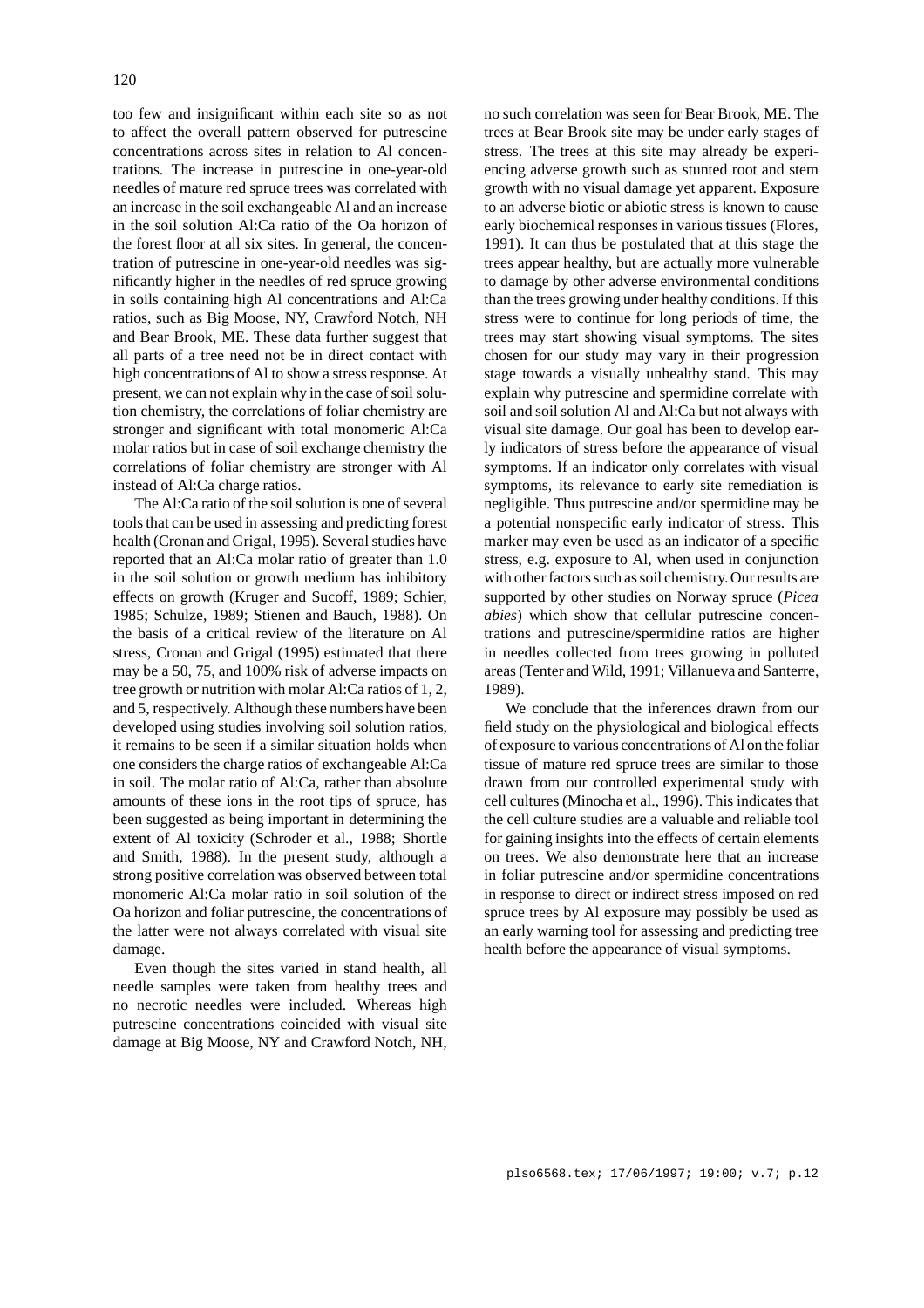#### **Acknowledgements**

The authors thank Kenneth R Dudzik, Daniel J Coughlin Jr and Stephanie Long for their superb technical assistance and Tracey Taylor-Lupien for assistance in preparing the manuscript for publication.

#### **References**

- Asp H, Bengtsson B and Jensén P 1988 Growth and cation uptake in spruce (*Picea abies* Karst.) grown in sand culture with various aluminum contents. Plant Soil 111, 127–133.
- Baker A J M and Proctor J 1990 The influence of cadmium, copper, lead, and zinc on the distribution and evolution of metallophytes in the British Isles. Plant Syst. Evol. 173, 91–108.
- Blume L J, Schumacher B A, Schaffer P W, Cappo K A, Papp M L, Van Remortel R D, Coffey D S, Johnson M G and Chaloud D J 1990 Handbook of methods for acid deposition studies laboratory analyses for soil chemistry. Publ. EPA/6OO/4-90/023. Environmental Protection Agency, Environmental Monitoring Systems Laboratory, Las Vegas, NV.
- Cronan C S and Grigal D F 1995 Use of calcium/aluminum ratios as indicators of stress in forest ecosystems. J. Environ. Qual. 24, 209–226.
- Cummings J K, Eckert R T and Evans L S 1985 Effects of aluminum on uptake by red spruce seedlings. Can. J. Bot. 63, 1099–1103.
- David M B and Lawrence G B 1996 Soil and soil solution chemistry under red spruce stands across the northeastern US. Soil Sci. 161, 314–328.
- Delhaize E and Ryan P R 1995 Aluminum toxicity and tolerance in plants. Plant Physiol. 107, 315–321.
- Dohmen G P, Koppers A and Langebartels C 1990 Biochemical response of Norway spruce (*Picea abies* (L.) Karst.) towards 14 month exposure to ozone and acid mist: effects on amino acid, glutathione and polyamine titers. Environ. Pollut. 64, 375–383.
- Driscoll C T 1984 A procedure for the fractionation of aqueous aluminum in dilute acidic waters. Int. J. Environ. Anal. Chem. 16, 267–283.
- Flores H E 1991 Changes in polyamine metabolism in response to abiotic stress. *In* Biochemistry and Physiology of Polyamines in Plants. Eds. R D Slocum and H E Flores. pp 213–228. CRC Press, Boca Raton, FL.
- Foy C D 1988 Plant adaptation to acidic, aluminium-toxic soils. Commun. Soil Sci. Plant Anal. 19, 959–987.
- Galston A W 1989 Polyamines and plant response to stress. *In* The Physiology of Polyamines II. Eds. U Bachrach and Y M Heimer. pp 99–106. CRC Press, Boca Raton, FL.
- Godbold D L, Fritz E and Huttermann A 1988 Aluminum toxicity and forest decline. Proc. Nat. Acad. Sci. USA 85, 3888–3892.
- Haug A 1984 Molecular aspects of aluminum toxicity. Crit. Rev. Plant Sci. 345–373.
- Jentschke G, Schlegel H and Godbold D L 1991 The effect of aluminum on uptake and distribution of magnesium and calcium in roots of mycorrhizal Norway spruce seedlings. Physiol. Plant. 82, 266–270.
- Joslin J D and Wolfe M H 1992 Red spruce soil solution chemistry and root distribution across a cloud water deposition gradient. Can. J. For. Res. 22, 893–904.
- Kochain L V 1995 Cellular mechanisms of aluminum toxicity and resistance in plants. Annu. Rev. Plant Physiol. Plant Mol. Biol. 46, 237–260.
- Kruger E and Sucoff E 1989 Aluminum and hydraulic conductivity of *Quercus rubra* L. in response to Al and Ca. J. Exp. Bot. 40, 659–665.
- Lawrence G B and David M B 1996 Chemical evaluation of soilsolution in acid forest soils. Soil Sci. 161, 298–313.
- Lawrence G B, David M B and Shortle W C 1995 A new mechanism for calcium loss in forest-floor soils. Nature 378, 162–165.
- Lawrence G B, David M B, Bailey S W and Shortle W C 1997 Assessment of calcium status in soils of red spruce forests in the northeastern United States. Biogeochemistry (*In press*).
- Lawrence G B, Lincoln T H, Horan-Ross D, Olson M L and Waldron L A 1995 Analytical Methods of the US Geological Survey, New York District Water Analysis Laboratory US Geological Survey. Open-File Report. 95-416, Troy, N.Y.
- McQuattie C J and Schier G A 1990 Response of red spruce seedlings to aluminum toxicity in nutrient solution: Alterations in root anatomy. Can. J. For. Res. 20, 1001–1011.
- Minocha R, Minocha S C, Long S L and Shortle W C 1992 Effects of aluminum on DNA synthesis, cellular polyamines, polyamine biosynthetic enzymes and inorganic ions in cell suspension cultures of a woody plant, *Catharanthus roseus*. Physiol. Plant. 85, 417–424
- Minocha R and Shortle W C 1993 Fast, safe, and reliable methods for extraction of major inorganic cations from small quantities of woody plant tissues. Can. J. For. Res. 23, 1645–1654.
- Minocha R, Shortle W C, Long S L and Minocha S C 1994 A rapid and reliable procedure for extraction of cellular polyamines and inorganic ions from plant tissues. Plant Growth Regul. 13, 187–193.
- Minocha R, Shortle W C, Coughlin D J and Minocha S C 1996 Effects of Al on growth, polyamine metabolism, and inorganic ions in suspension cultures of red spruce (*Picea rubens*). Can. J. For. Res. 26, 550–559.
- Minocha S C, Minocha R and Robie C A 1990 High-performance liquid chromatographic method for the determination of dansylpolyamines. J. Chromatogr. 511, 177–183.
- Ohno T, Sucoff E I, Earich M S, Bloom P R, Buschena C A and Dixon R K 1988 Growth and nutrient content of red spruce seedlings in soil amended with aluminum. J. Environ. Qual. 17, 666–672.
- Santerre A, Markiewicz M and Villanueva V R 1990 Effect of acid rain on polyamines in *Picea*. Phytochemistry 29, 1767–1769.
- Schier G A 1985 Response of red spruce and balsam fir seedlings to aluminum toxicity in nutrient solutions. Can. J. For. Res. 15, 29–33.
- Schier G A, McQuattie C J and Jensen K F 1990 Effect of ozone and aluminum on pitch pine (*Pinus rigida*) seedlings: Growth and nutrition relations. Can. J. For. Res 20, 1714–1719.
- Schroder W H, Bauch J and Endeward R 1988 Microbeam analysis of Ca exchange and uptake in the fine roots of spruce: Influence of pH and aluminum. Trees 2, 96–103.
- Schulze E D 1989 Air pollution and forest decline in a spruce (*Picea abies*). Science 244, 776–781.
- Shortle W C and Smith K T 1988 Aluminum-induced calcium deficiency syndrome in declining red spruce. Science 240, 1017– 1018.
- Stienen H and Bauch J 1988 Element content in tissues of spruce seedlings from hydroponic cultures simulating acidification and deacidification. Plant Soil 106, 231–238.
- Sucoff E, Thornton F and Joslin J D 1990 Sensitivity of tree seedlings to aluminum. I. Honeylocust. J. Environ. Qual. 19, 163–171.